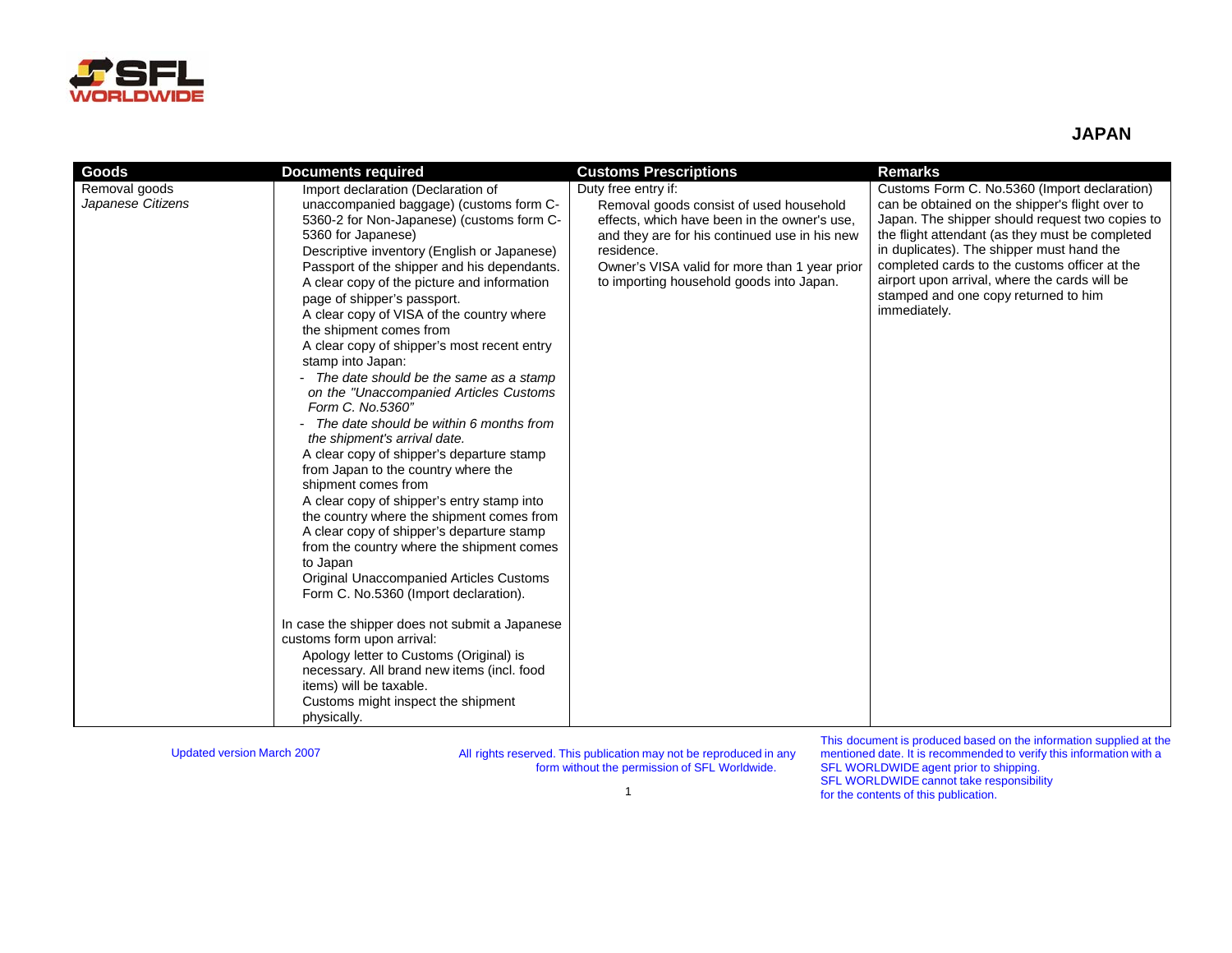

## **JAPAN**

| <b>Goods</b>                                          | <b>Documents required</b>                                                                                                                                                                                                                                                                                                                                                                                                                                                                                                                                                                                                                       | <b>Customs Prescriptions</b>                                                                                                          | <b>Remarks</b>                                                                                                                                                                                                                       |
|-------------------------------------------------------|-------------------------------------------------------------------------------------------------------------------------------------------------------------------------------------------------------------------------------------------------------------------------------------------------------------------------------------------------------------------------------------------------------------------------------------------------------------------------------------------------------------------------------------------------------------------------------------------------------------------------------------------------|---------------------------------------------------------------------------------------------------------------------------------------|--------------------------------------------------------------------------------------------------------------------------------------------------------------------------------------------------------------------------------------|
| Diplomates' removals<br>Non- Japanese Citizens        | A clear copy of the picture and information<br>page of shipper's passport<br>A clear copy of the visa page of the<br>shipper's passport (working visa in Japan)*<br>A clear copy of shipper's most recent entry<br>stamp into Japan<br>- The date should be the same as a stamp<br>on an "Unaccompanied Articles Customs<br>Form C. No.5360"<br>- The date should be within 6 months from<br>the shipment's arrival date.<br>A clear copy of VISA of the country where<br>the shipment comes from if the shipper's<br>nationality is different from the origin<br>country.<br><b>Original Unaccompanied Articles Customs</b><br>Form C. No.5360 | Duty free                                                                                                                             | If shipper visa is not available, a letter to<br>Customs prepared by the company in Japan can<br>be used in lieu of actual visa (Original copy<br>required). This letter should be prepared for<br>each shipment.                    |
| Diplomats' removals -<br>Returning Japanese diplomats | Same conditions as for removal goods.                                                                                                                                                                                                                                                                                                                                                                                                                                                                                                                                                                                                           | Same conditions as for removal goods                                                                                                  | Same conditions as for removal goods                                                                                                                                                                                                 |
| Wedding trousseaux                                    | Marriage certificate (if available).<br>Descriptive inventory.                                                                                                                                                                                                                                                                                                                                                                                                                                                                                                                                                                                  | Duty free entry if goods are manifestly part of<br>their household effects.                                                           |                                                                                                                                                                                                                                      |
| Inheritance                                           |                                                                                                                                                                                                                                                                                                                                                                                                                                                                                                                                                                                                                                                 | Liable to payment of customs duty if they have<br>not been in the owner/shipper's previous use<br>and possession while living abroad. |                                                                                                                                                                                                                                      |
| New furniture, presents,<br>souvenirs                 | Separate declaration on form C-5360-2<br>indicating the purchase price.<br>Receipt (if available).                                                                                                                                                                                                                                                                                                                                                                                                                                                                                                                                              | Same as above.                                                                                                                        | There is no duty-free allowance for articles or<br>sets of articles having a market value of more<br>than Y200,000. Each or each set.<br>New items within that amount are duty free,<br>subject to note under Customs Prescriptions. |
| Machines, appliances and                              | Same as for new furniture / presents and                                                                                                                                                                                                                                                                                                                                                                                                                                                                                                                                                                                                        | Same as for new furniture / presents and                                                                                              | Same conditions as for new furniture/presents                                                                                                                                                                                        |
| equipment                                             | souvenirs.                                                                                                                                                                                                                                                                                                                                                                                                                                                                                                                                                                                                                                      | souvenirs.                                                                                                                            | And souvenirs                                                                                                                                                                                                                        |
| Precious metal objects                                | Same as above.                                                                                                                                                                                                                                                                                                                                                                                                                                                                                                                                                                                                                                  | Same as above.                                                                                                                        | Same as above                                                                                                                                                                                                                        |
| Works of art, antiques                                | Same conditions as for removal goods                                                                                                                                                                                                                                                                                                                                                                                                                                                                                                                                                                                                            | Duty free entry if:<br>Goods are forming a part of a used<br>household goods, or                                                      | Antiques and works of art imported or for re-sale<br>are subject to different regulations.<br>This document is produced based on the information supplied at the                                                                     |

Updated version March 2007 All rights reserved. This publication may not be reproduced in any form without the permission of SFL Worldwide. 2

This document is produced based on the information supplied at the mentioned date. It is recommended to verify this information with a SFL WORLDWIDE agent prior to shipping. SFL WORLDWIDE cannot take responsibility for the contents of this publication.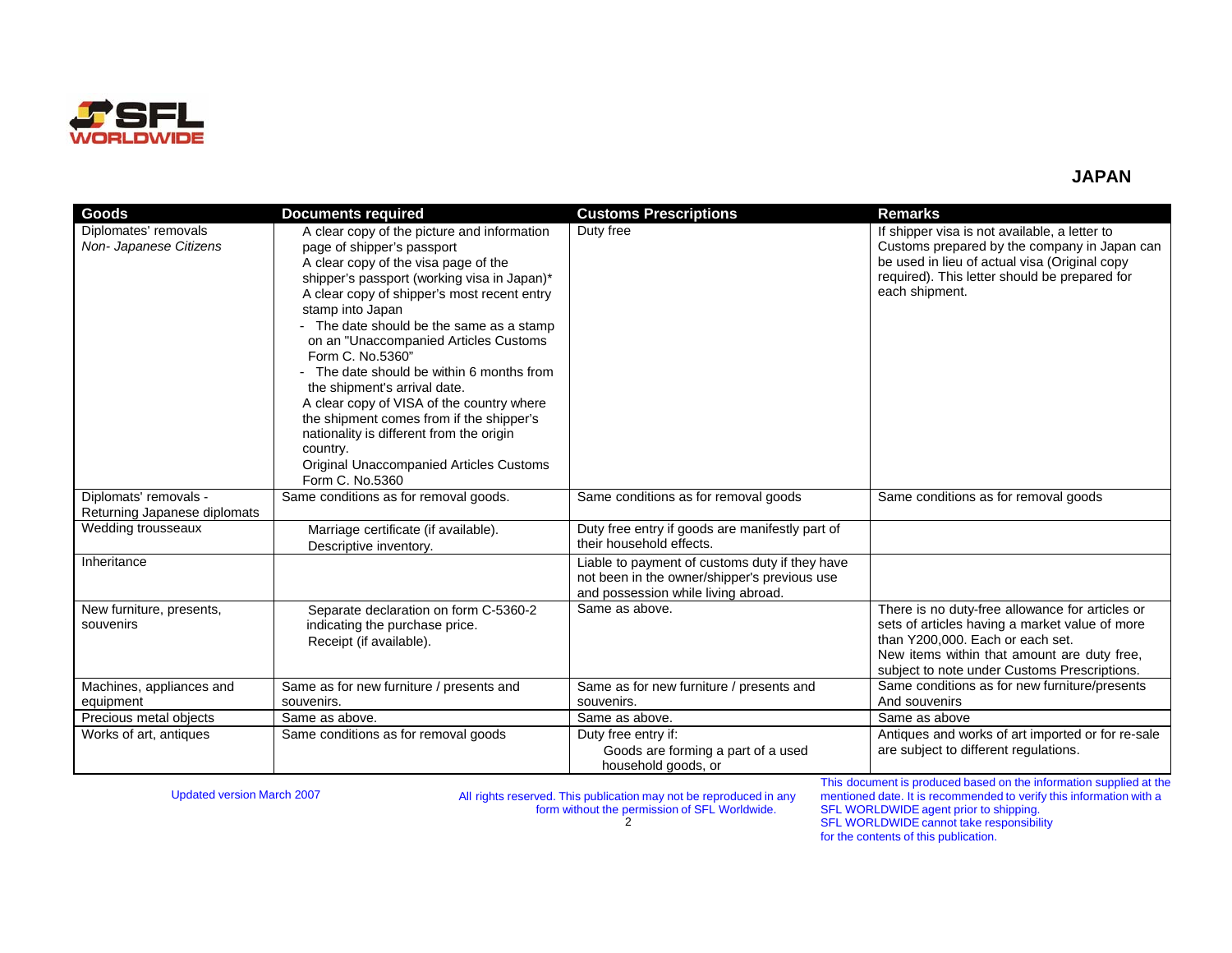

| Goods                              | <b>Documents required</b>                                                                                                                                                                                                                                                                                                                                                                                                                              | <b>Customs Prescriptions</b>                                                                                                                                                                                                                                                                                                            | <b>Remarks</b>                                                                                                                                                                                                                                                                       |
|------------------------------------|--------------------------------------------------------------------------------------------------------------------------------------------------------------------------------------------------------------------------------------------------------------------------------------------------------------------------------------------------------------------------------------------------------------------------------------------------------|-----------------------------------------------------------------------------------------------------------------------------------------------------------------------------------------------------------------------------------------------------------------------------------------------------------------------------------------|--------------------------------------------------------------------------------------------------------------------------------------------------------------------------------------------------------------------------------------------------------------------------------------|
|                                    |                                                                                                                                                                                                                                                                                                                                                                                                                                                        | Articles are over 100 years old. (Certificate<br>from the Government necessary to prove<br>that the goods are really 100 years old).<br>These articles have been in the use and<br>possession of the owner for more than 12<br>months and are not for re-sale.                                                                          |                                                                                                                                                                                                                                                                                      |
| Motorcars, motor-cycles,<br>mopeds | Original vehicle registration certificate at<br>origin country<br>Bill of sale, receipt or invoice<br>Original Customs declaration form C-5360-2<br>mentioning the automobile with stamp of<br>customs at shipper's entry into Japan (very<br>important)<br>Original passport with working VISA in Japan<br>Alien registration card in Japan<br>Engagement letter not to resale the vehicle<br>within 2 years<br>Declaration of customs duty exemption | Subject to 5% tax, which applies even to use<br>motorcars etc. Duty free entry is available when<br>application is made and all required documents<br>are prepared.                                                                                                                                                                     | Must be declared on form 5360-2 upon the<br>shipper's entry into Japan or duty will be<br>assessed.<br>May have to be modified to meet Japanese<br>exhaust emission and safety regulations.<br>The "shaken" fee is very expensive for foreign<br>cars to be examined and registered. |
| Camping cars                       | Same as above.                                                                                                                                                                                                                                                                                                                                                                                                                                         | Same as above.                                                                                                                                                                                                                                                                                                                          |                                                                                                                                                                                                                                                                                      |
| Motor boats                        | Alien registration.                                                                                                                                                                                                                                                                                                                                                                                                                                    | Subject to 5% tax, which applies even to used<br>motorboats. Duty-free entry is available if:<br>Documents show that the motor boat has<br>been in the owner's use and possession<br>abroad for more than 12 months<br>The owner has a visa valid for more than 12<br>months.<br>The motorboat is not sold for 2 years after<br>import. | To be handled as ordinary commercial goods<br>import                                                                                                                                                                                                                                 |
| Alcoholic beverage                 | Separate declaration on form C-5360-2<br>indicating quantity.                                                                                                                                                                                                                                                                                                                                                                                          | Duty free, per person aged 20 years or more.<br>3 Bottles maximum (750 ml x 3), with proper<br>Customs Form C5360<br>Whisky 375 yen / bottle (750cc)<br>Gin / Liquor 300 yen / bottle (750cc)<br>Wine 150 yen / bottle (750cc)<br>エレジュ コンファ                                                                                             | You are highly advised to prepare a liguors list to<br>ensure smooth customs clearance.                                                                                                                                                                                              |

All rights reserved. This publication may not be reproduced in any form without the permission of SFL Worldwide.

Updated version March 2007

This document is produced based on the information supplied at the mentioned date. It is recommended to verify this information with a SFL WORLDWIDE agent prior to shipping. SFL WORLDWIDE cannot take responsibility for the contents of this publication.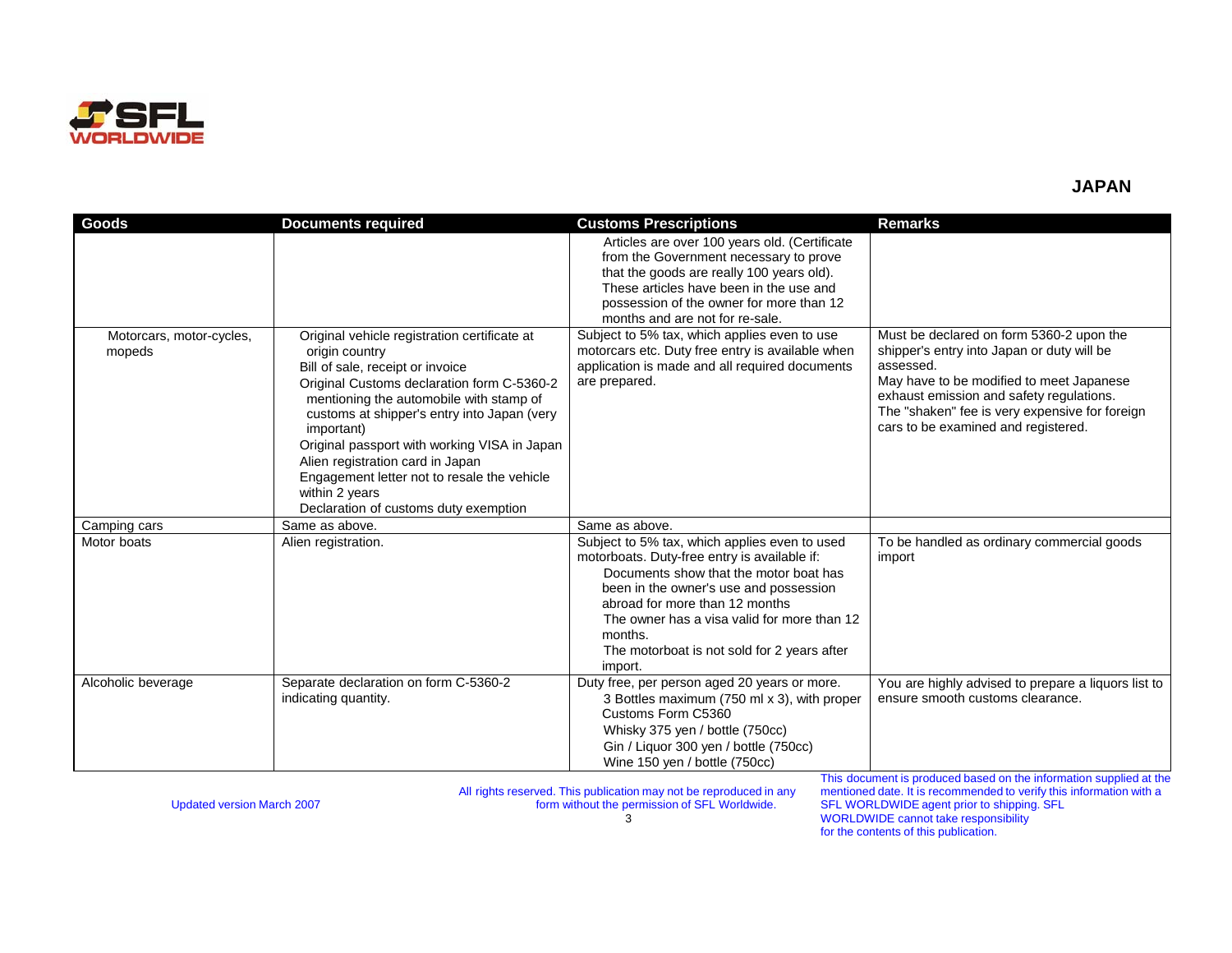

## **JAPAN**

| <b>Goods</b>               | <b>Documents required</b>                                                                                   | <b>Customs Prescriptions</b>                                                                        | <b>Remarks</b>                                                                                                                                         |
|----------------------------|-------------------------------------------------------------------------------------------------------------|-----------------------------------------------------------------------------------------------------|--------------------------------------------------------------------------------------------------------------------------------------------------------|
|                            |                                                                                                             | Brandy 350 yen / bottle (700cc)<br>Maximum number of bottles that can be                            |                                                                                                                                                        |
|                            |                                                                                                             | cleared as HHG - 80 bottles (although no                                                            |                                                                                                                                                        |
|                            |                                                                                                             | quarantee)                                                                                          |                                                                                                                                                        |
| Food                       |                                                                                                             | Customs are strict with the import of food<br>particularly those of Air Shipment.                   | Avoid sending food / alcohol via air<br>shipment. If you do check first with your                                                                      |
|                            |                                                                                                             | In case food items are in the shipment,                                                             | agent in Japan                                                                                                                                         |
|                            |                                                                                                             | inspection will be done at the clearance at a cost                                                  | Meet products including beef jerky,                                                                                                                    |
|                            |                                                                                                             | (approx. 7,000 yen)                                                                                 | sausage, and ham are prohibited                                                                                                                        |
| Tobacco                    | Same as above.                                                                                              | If declared, 400 cigarettes and 100 cigars (pc.)<br>are duty free per person aged 20 years or more. | If the combined weight of cigarettes, cigars, and<br>other tobacco does not exceed 500 grams, these                                                    |
|                            |                                                                                                             |                                                                                                     | may also be admissible free of duty.                                                                                                                   |
| Firearms                   |                                                                                                             | Importation prohibited                                                                              | For Japanese antique swords, importation is                                                                                                            |
|                            |                                                                                                             | Firearms and swords (longer than 15 cm blade)                                                       | allowed under certain regulations.                                                                                                                     |
| Dogs, cats                 | Certificate of vaccination (vaccination<br>against rabies) (required for dogs only).<br>Health certificate. | Passport copy and visa required.                                                                    | This certificate of vaccination must be dated not<br>less than 30 days but not more than 6 months<br>before the entry into Japan.<br>Dogs only:        |
|                            | Micro-chip implantation certificate                                                                         |                                                                                                     | The period of stay at the animal quarantine<br>kennel (Narita airport) for inspection is 14 days<br>but may differ according to the country of origin. |
| Other pets                 | Regulations differ according to kinds of pets                                                               |                                                                                                     | For more information you may visit:<br>http://www.maff-aqs.go.jp/english/index.htm                                                                     |
| Stuffed animals            | Cannot be imported as part of HHGs shipment.<br>Independent documents for import required                   |                                                                                                     | Some animals are prohibited to import under<br>certain regulations.                                                                                    |
| <b>Prohibited Articles</b> |                                                                                                             | Importation prohibited:                                                                             |                                                                                                                                                        |
|                            |                                                                                                             | Pornography, narcotics, straw or straw<br>products                                                  |                                                                                                                                                        |
|                            |                                                                                                             | Endangered species and plants                                                                       |                                                                                                                                                        |
|                            |                                                                                                             | Certain foods including beef jerky, sausage,                                                        |                                                                                                                                                        |
|                            |                                                                                                             | and ham                                                                                             |                                                                                                                                                        |
|                            |                                                                                                             | Quantity restrictions on medicines and                                                              |                                                                                                                                                        |

Updated version March 2007 All rights reserved. This publication may not be reproduced in any form without the permission of SFL Worldwide. 4

This document is produced based on the information supplied at the mentioned date. It is recommended to verify this information with a SFL WORLDWIDE agent prior to shipping. SFL WORLDWIDE cannot take responsibility for the contents of this publication.